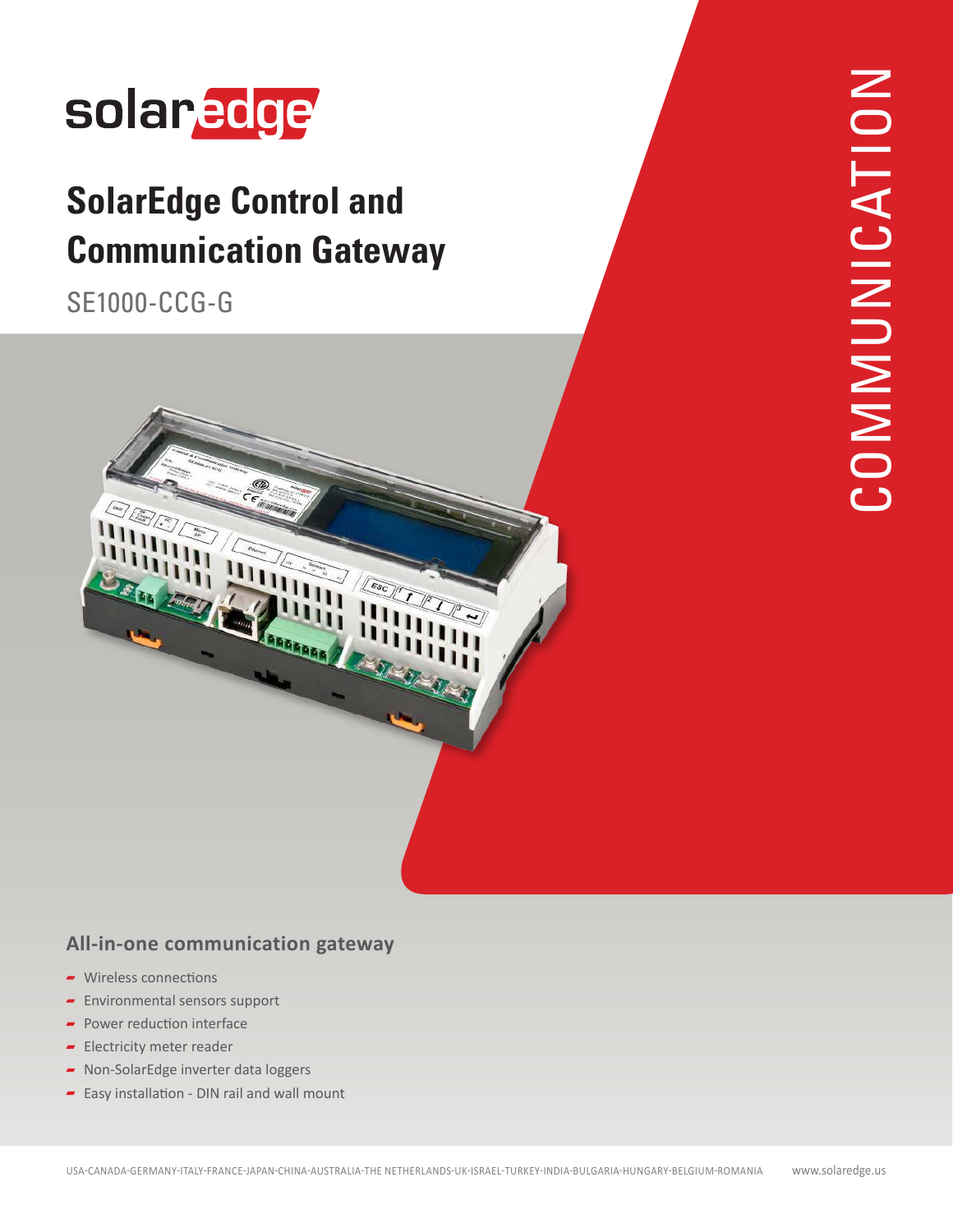# solaredge

### **SolarEdge** Control and Communication Gateway

SE1000-CCG-G

| <b>POWER</b>                                                                                                           |                                                               |                       |            |                             |
|------------------------------------------------------------------------------------------------------------------------|---------------------------------------------------------------|-----------------------|------------|-----------------------------|
| Power Supply - Wall Mount                                                                                              | Included, 100-240VAC, EU/UK/US/AU interchangeable, 2-pin plug |                       |            |                             |
| Supply Voltage                                                                                                         | $9 - 14$                                                      |                       |            | Vdc                         |
| Connector Type                                                                                                         | terminal block                                                |                       |            |                             |
| Power Consumption                                                                                                      | $<$ 2                                                         |                       |            | W                           |
| <b>ANALOG SENSOR INPUT</b>                                                                                             |                                                               |                       |            |                             |
| Number of Inputs                                                                                                       | 3                                                             |                       |            |                             |
|                                                                                                                        | Range                                                         | Accuracy              | Resolution |                             |
| Input 1                                                                                                                | 0-30mV or 0-2V                                                | $+/- 1\%$ f.s         |            |                             |
| Input 2                                                                                                                | 0-2V or 0-10V                                                 |                       | 10 bit     |                             |
| Input 3                                                                                                                | $-20mA - 20mA$                                                |                       |            |                             |
| <b>COMMUNICATION INTERFACES</b>                                                                                        |                                                               |                       |            |                             |
| <b>Ethernet Interface</b>                                                                                              | 10/100-BaseT                                                  |                       |            |                             |
| <b>Wireless Connections</b>                                                                                            | ZigBee module (*)                                             |                       |            |                             |
| Power Reduction Interface                                                                                              | 4 control pins, 5V, GND                                       |                       |            |                             |
| RS232 Interface                                                                                                        | For local connection                                          |                       |            |                             |
| <b>SUPPORTED RS485 DEVICES (a)</b>                                                                                     |                                                               |                       |            |                             |
| SolarEdge Devices                                                                                                      | Yes                                                           |                       |            |                             |
| Export Inverter Data                                                                                                   | Yes                                                           |                       |            |                             |
| Revenue meters                                                                                                         | Yes                                                           |                       |            |                             |
| Export Data to Non-SolarEdge Logger                                                                                    | Yes                                                           |                       |            |                             |
| <b>ENVIRONMENTAL</b>                                                                                                   |                                                               |                       |            |                             |
| <b>Operating Temperatures</b>                                                                                          | -20 to 60 / -4 to 140                                         |                       |            | $^{\circ}$ C / $^{\circ}$ F |
| <b>Protection Rating</b>                                                                                               | IP20 Indoor                                                   |                       |            |                             |
| <b>MECHANICAL</b>                                                                                                      |                                                               |                       |            |                             |
| Mounting Type                                                                                                          |                                                               | DIN Rail / Wall mount |            |                             |
| Dimensions (LxWxH)                                                                                                     | 161.6 X 90 X 62 / 6.36 x 3.54 x 2.44                          |                       |            | mm / Inch                   |
| Weight                                                                                                                 | 0.5/1.1                                                       |                       |            | kg / Ibs                    |
| <b>STANDARD COMPLIANCE</b>                                                                                             |                                                               |                       |            |                             |
| Safety                                                                                                                 | UL60950-1, IEC-60950-1                                        |                       |            |                             |
| <b>EMC</b>                                                                                                             | FCC Part 15 class B, IEC61000-6-2, IEC61000-6-3               |                       |            |                             |
| (a) for supported protocols and devices, see link http://www.solaredge.com/files/pdfs/se-gateway-supported-devices.pdf |                                                               |                       |            |                             |

(\*) sold separately - see individual product specs for supported locations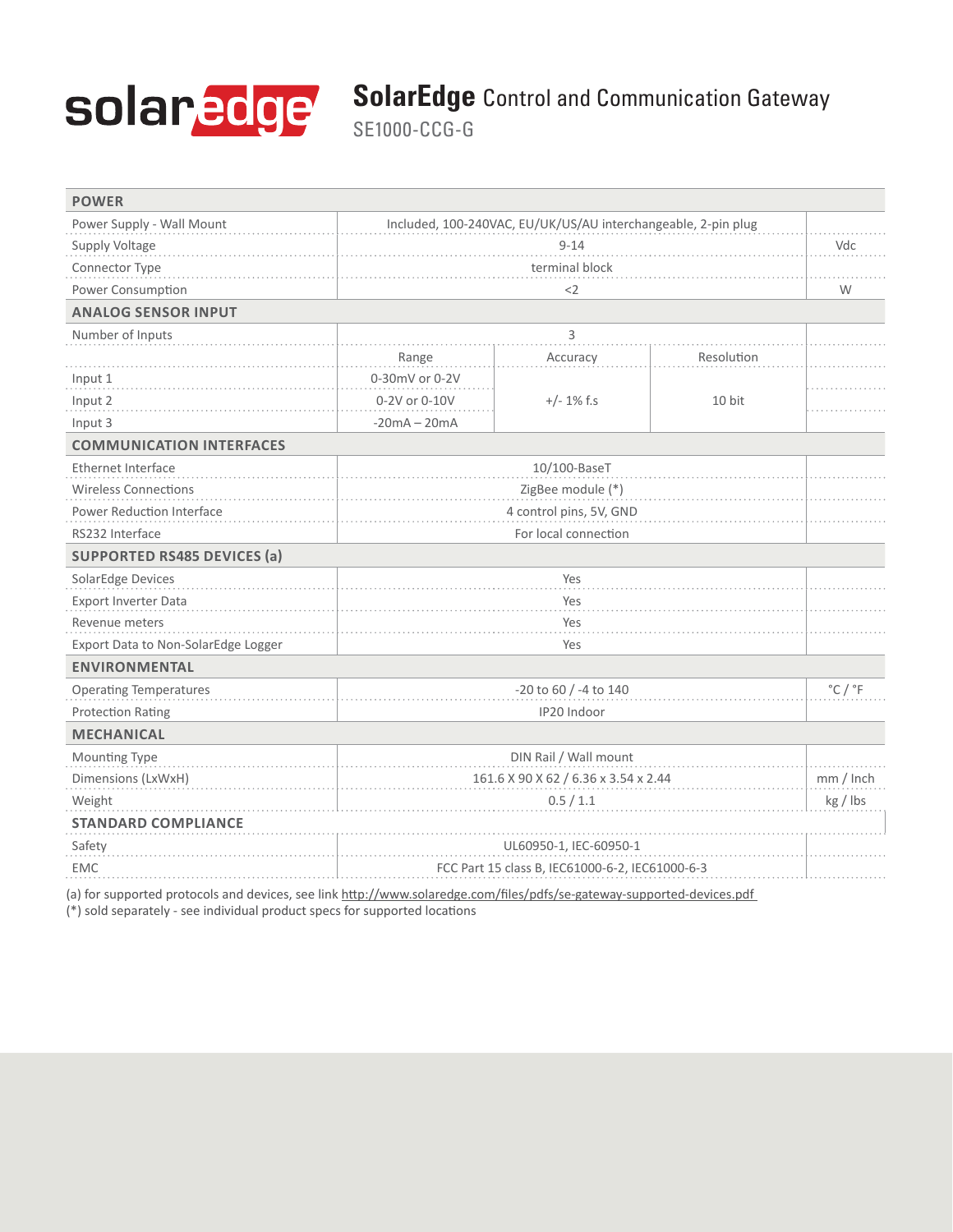

#### **SolarEdge** Control and Communication Gateway

SE1000-CCG-G

#### **CONNECTION SCENARIOS**

| Example 1                               |  |  |  |  |
|-----------------------------------------|--|--|--|--|
|                                         |  |  |  |  |
| Extend the Distance of Wired Connection |  |  |  |  |





Example 2 . . . . . . Non-SolarEdge Logger & SE Monitoring Parallel Connection



Example 3 ZigBee Wireless Server Connection